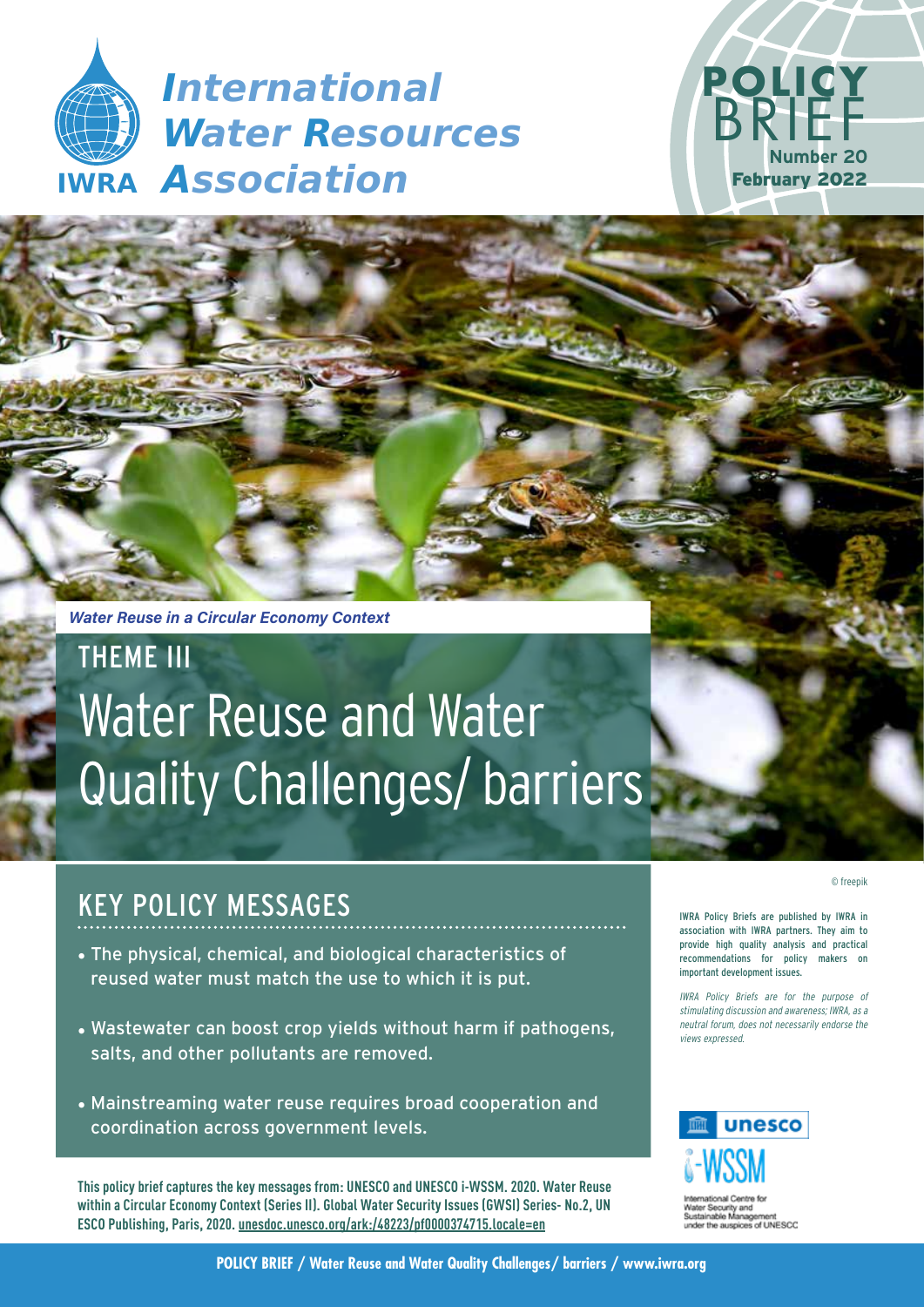In a circular economy, wastewater is reused so it is no longer a 'waste' but, instead, becomes a resource that can improve the availability of water for populations, industry, and agriculture. Water reuse can reduce the need for water withdrawals, while decreasing the volume of effluents discharged into waterways.

### **TRANSFORM WASTEWATER INTO VALUABLE RESOURCES**

Worldwide, 80% of wastewater flows untreated back into the environment resulting in 1.8 million people with contaminated drinking water sources. Poor water quality has significant implications for public health, environmental sustainability, and social equity. Wastewater recycling holds the potential to improve water quality and ecological conditions by reducing the volume of untreated wastewater released to the environment.

Water reuse is an opportunity to not only take advantage of the environmental and health benefits of wastewater treatment, but to also transform polluted wastewater into valuable resources. Many components in wastewater can be recovered for beneficial purposes, starting with the water itself, followed by nutrients (nitrogen and phosphorus) and energy. Sale of these resources can increase project revenues or offset costs of wastewater treatment operations.

# **MATCH WATER QUALITY TO THE INTENDED WATER USE**

Wastewater can be treated to different qualities to satisfy the demand from different sectors–agriculture, the environment, industry, and even human consumption. The reused water must have adequate physical, chemical, and biological characteristics for each use whether it is to recharge aquifers. supply agricultural systems, support industrial processes, irrigate parks and



© freepik

gardens, wash streets, or to supply drinking water. Many of these applications do not require water that meets potable quality standards, which can be costly to achieve.

#### **Lower industrial demands on potable supply**

Industries can often reuse wastewater generated from internal processes. Reuse can provide facilities with greater control over their water supply and wastewater treatment costs. It may also reduce or even eliminate the need to source water from external supplies and also offer opportunities to recover energy. A full assessment that considers the reduced risk of water insecurity, energy recovery potential, and other positive externalities can demonstrate that water reuse is an economically viable and preferred approach for many industries.

#### **Maximize benefits and reduce harm from applying reused water to crops**

Properly treated, wastewater from virtually any activity, including agriculture itself, can be reused for irrigation. It can improve crop yields and quality due to the nutrients available in wastewater to help meet the nutritional needs of crops.

Water reuse transforms polluted wastewater into valuable resources.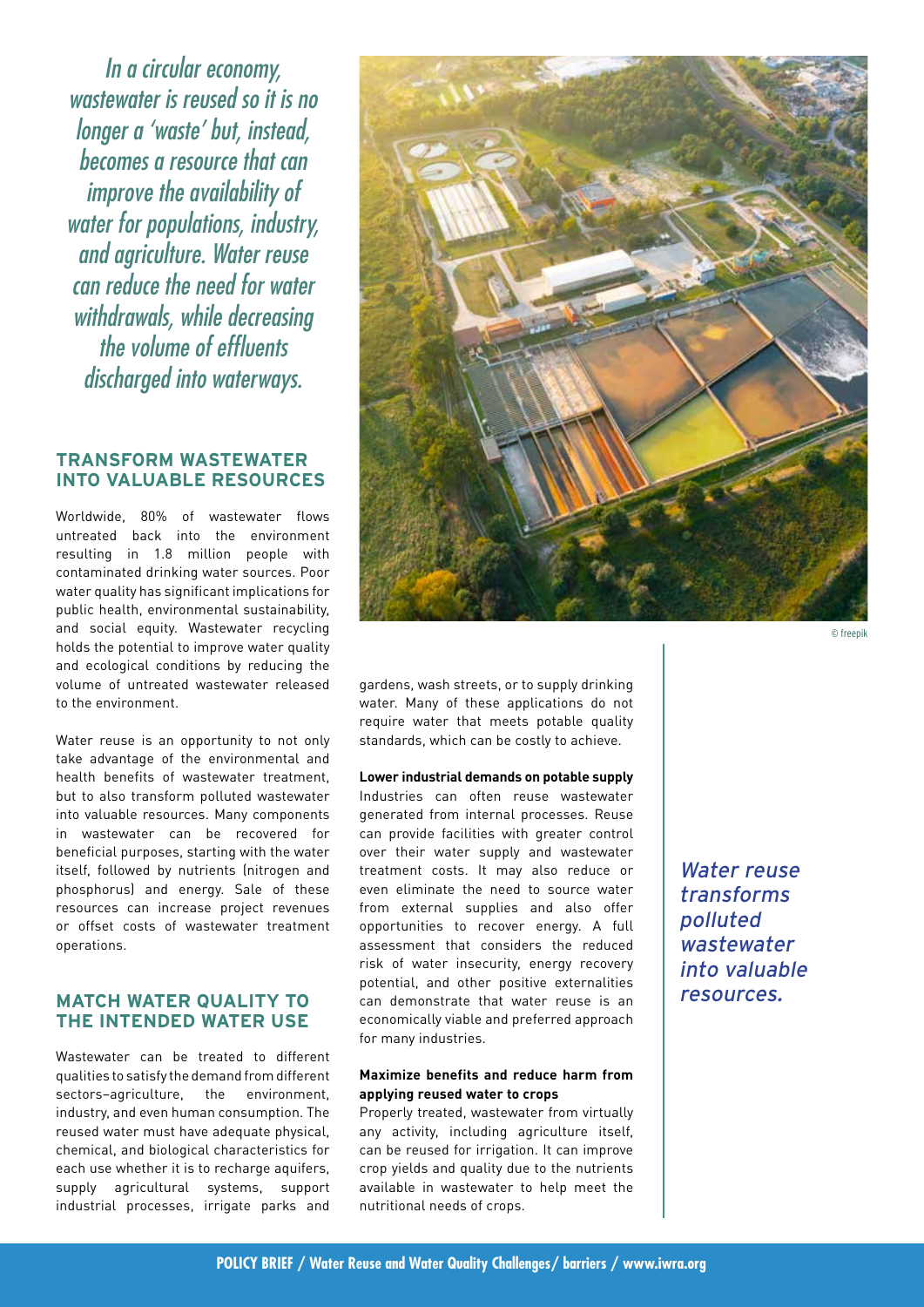However, residual contaminants in treated wastewater also have the potential to harm crops, reduce soil quality, and pollute aquifers. For instance, depending on the water source, using recycled waters for irrigation practices can increase soil salinity over time, particularly in arid environments.

Best management practices, including soil amendments, soil aeration, monitoring, and crop selection, can mitigate negative impacts of wastewater irrigation. Water managers must analyse the water quality and treatment needs for agricultural application, which should at a minimum prevent contamination by pathogens, heavy metals, or other pollutants. In conjunction, farmers must consider the crop selection and soil properties when irrigating with reused water.

# **EXPLOIT EMERGING TECHNOLOGIES**

As the requirement for holistic decisionmaking is expanded, the need for treatment technologies that can meet the challenges of water quality and efficient energy use become more apparent. Many water treatment processes require high energy inputs; however, on-going research holds the promise for increasing water quality at a lower cost. Advanced membranebased technologies and forward osmosis technology are emerging options for lower energy consumption technologies. Deployment of these advanced technologies may challenge governments to revise technical standards and to assist with capacity development for implementation and use of the technologies.

Efficient and effective wastewater treatment operations that incorporate resource recovery from wastewater will increase the possibilities to explore innovative financing and sustainable business models that leverage circular economy principles.

## **SHIFT PUBLIC PERCEPTIONS**

While technical solutions play a fundamental role in advancing water reuse, they represent only part of the solution. A major challenge to water reuse and the development of the resource recovery market is the negative perception of reclaimed water and



© Murilo Mazzo Gualda

recycled products, particularly from human waste. Public education, acceptance and engagement in water reuse activities are key to fully deploying reuse and recovery strategies.

# **MAINSTREAM WATER REUSE IN GOVERNMENT INSTITUTIONS**

Appropriate governance dimensions are key for the transition towards water in context of a circular economy – from raising awareness to engaging stakeholders, to developing appropriate information systems and adequate regulation.

Governments need to ensure they possess the institutional capacity to enforce environmental regulations such as water pollution control standards. Insufficient legislation, enforcement, regulation, and monitoring of wastewater result in excessive pollutants being released untreated into the environment. Without monitoring and enforcement of wastewater treatment and releases, it's difficult to incentivise wastewater and resource recovery initiatives since polluters can forego waste treatment costs without fear of fines, penalties, or other repercussions.